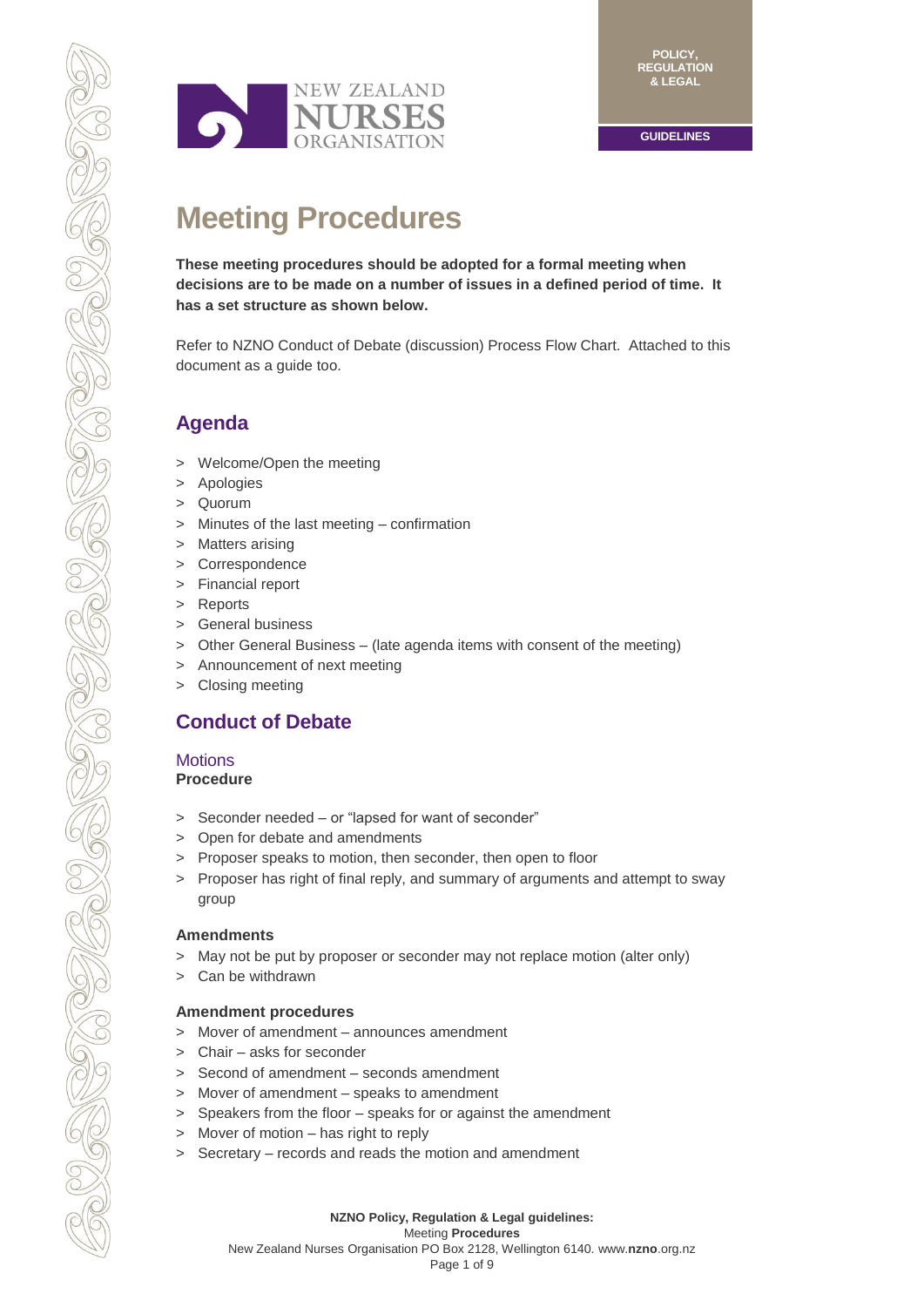- > Chair puts the amendment to the vote
- > If carried, takes vote on amended motion
- > Secretary records the motion, amendment and the result
- > If amendment is lost Chair takes vote on original motion
- > Secretary records the motion, amendments and results

#### **Voting**

- > State the motion, ensuring that the wording includes any amendments
- > Put the substantive motion to the meeting
- > Ask for any abstentions (can be recorded if members so desires)
- > Ask for those in favour to vote for the motion
- > Ask those against the motion to vote against it
- > Declare the result

### **Mechanisms of voting**

- > Verbal
- > Show of hands
- > Ballot

Only committee members/financial members can vote.

Passed motion becomes resolution – (a resolution cannot be rescinded or altered at the same meeting at which it was passed. Nor can a failed motion be brought up again at the same meeting).

### **In committee**

- > Move "in to committee" (for confidential discussion)
- > No documentation of "In Committee" discussions shall occur
- > Immediately prior to exiting discussion, the "In Committee" meeting should decide what matters will be reported tot he open meeting and the motions it will recommend
- > The meeting moves out of committee, the chairperson reports to the meeting and moves the adoption of the report
- > If the report includes motions, each motion is then put to the meeting

### **Points of order**

- > Any member can raise a point of order
- > The chairperson rules out on the point of order
- > The meeting proceeds based on the chairperson's ruling

# **Meeting Procedure Guidelines**

# Representation – Roles of Meeting Members

### **Chairperson**

- > Know your constitution
- > Prepare agenda with secretary and liaise with other committee members
- > Facilitate meeting start and finish on time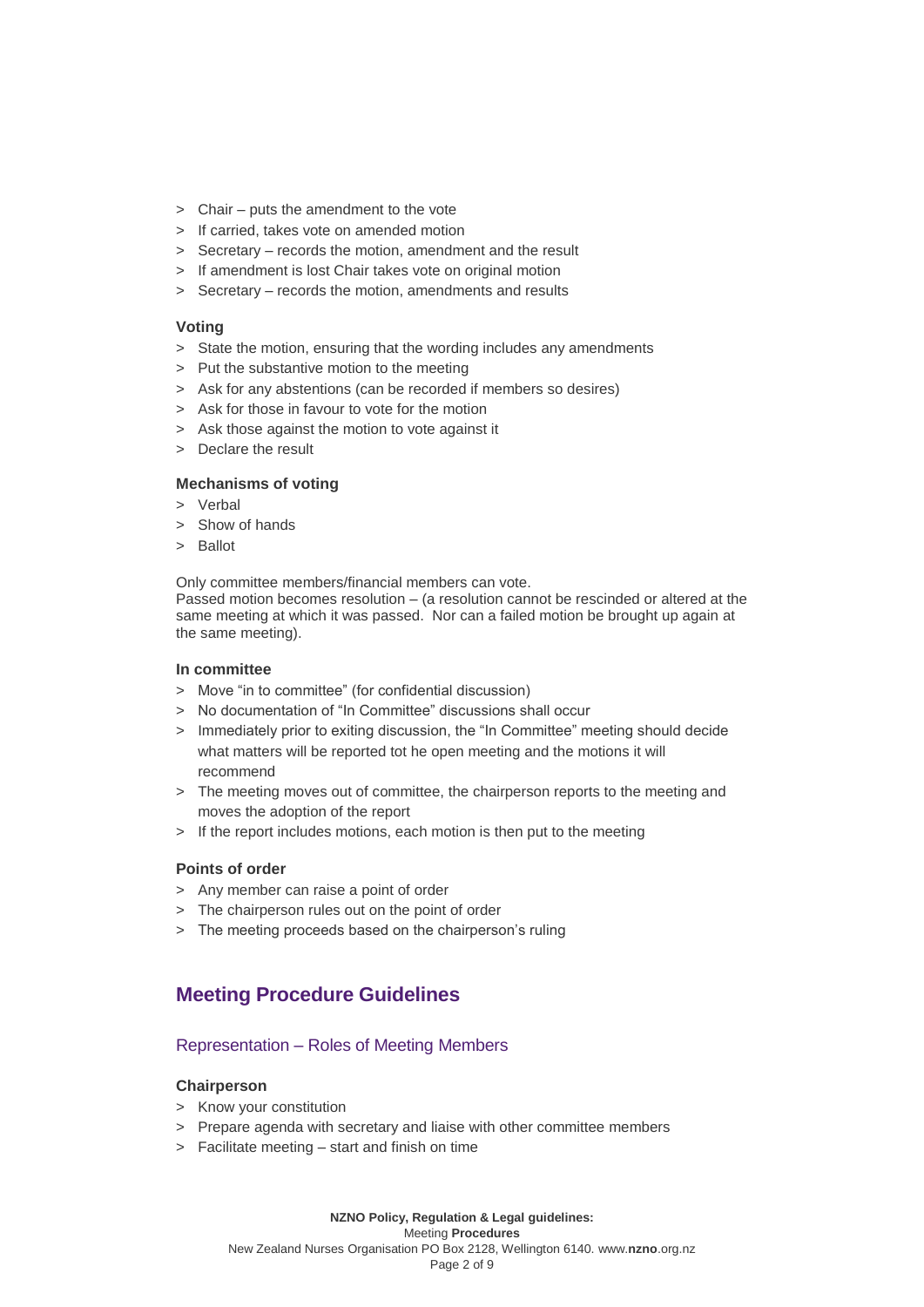- > Check quorum present
- > Run meeting keep to agenda assign time limits to items
- > Use motion to enable discussion to be focussed
- > Limit/control the discussions
- > If no new discussion put motion to vote
- > Remain calm and neutral
- > Control but do not dominate
- > Clarify action to be taken
- > Summarise results

## **Secretary**

- > Attend to all correspondence bring to the attention of the Chairperson prior to meeting pertinent items
- > Notice of meeting circulated book venue, catering, circulate minutes of previous meeting, agenda
- > Take minutes of all meetings Chair to verify draft minutes are correct
- > Preparation of agenda with Chair distributed with other papers
- > Prepare environment
- > Known constitution
- > Assist Chairperson to welcome guests
- > Delegates tasks if possible i.e. newsletter
- > Minute taking and meeting functions:
	- Note alterations to previous minutes and make sure signed by Chair
	- Summarise and present correspondence include
	- Conclusions reached items to be actioned and by whom, matters unresolved
	- Repeat/read out motions
	- Record motions proposer/seconder and result of vote
	- Let Chair know of actions which are against the constitution
	- Act on resolutions

### **Treasurer**

- > Have knowledge of and an understanding of the NZNO financial requirements
- > Have charge and full knowledge of all funds and securities of the group
- > Deposit all funds in the name and to the credit of the group through the centralised NZNO accounting system
- > Render to the committee, at each meeting and whenever they request it, an account of all transactions as Treasurer
- > Present accounts at each committee meeting and move them for payment
- > Render a statement of the financial condition of the group at all regular meetings of the general membership
- > Liaise with the NZNO accountant re finances and financial reports
- > Prepare the annual budget assessment/request a status report for NZNO and forward it to the PNA by December
- > Present for adoption the financial report, statement of account and annual budget to the Annual General Meeting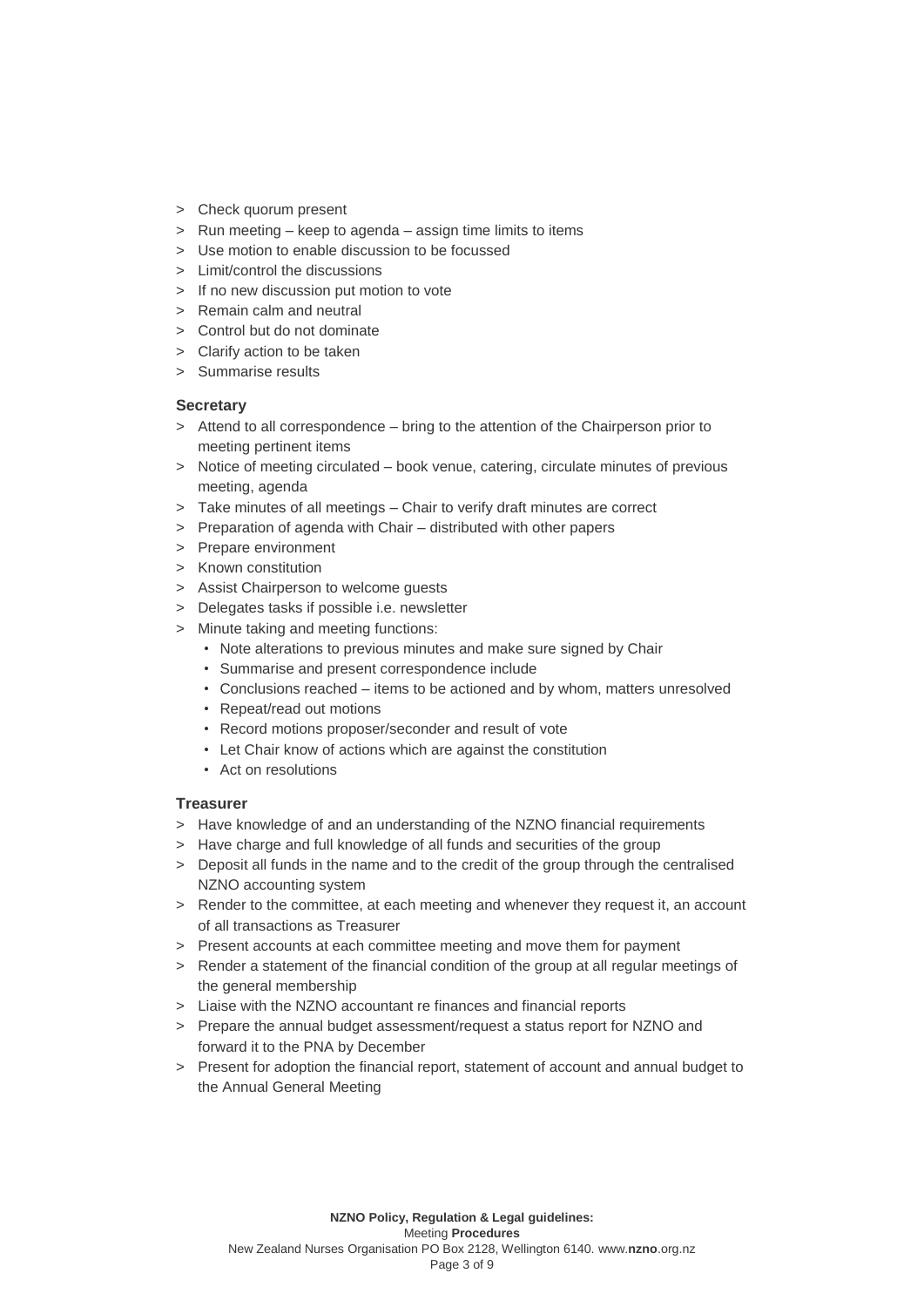### **Committee Members**

- > Preparation
	- Notice of meeting, agenda, background papers, meetings of previous meeting own comments/discussion points
	- Within decisions of timeframes, send in notice of motion
	- Lobby as necessary
	- Notify Chair of matters for discussion under general business
	- Address the meeting through the Chair speeches/debate/comments/questions – addressed through the Chair often time limited
	- Reference to others in third person (i.e. the previous speaker/will the treasurer)

# **Meeting Process**

## Agenda

- > Welcome/Open the meeting
- > Apologies
- > Quorum (50% plus 1 person) NZNO Rule 28
- > Minutes of the last meeting confirmation
- > Matters arising
- > Correspondence
- > Financial report
- > Reports
- > General business (of which notice has been given)

### Proceeding with business

Once the agenda has been settled, the Chairperson may proceed with the business. The business will be taken in the order set out in the agenda.

Care should be taken to ensure that the business in hand is relevant to the agenda items, and that members do not diver the meeting onto other topics. It is the Chairperson's responsibility to see that one item is dealt with at a time, and that each item is as set out on the agenda (*Pitchforth*).

# Meeting Procedure

If this policy is adhered to, people will learn to submit notices of motion and items for the agenda. They will also come to expect that the meeting will proceed as set out in the agenda, and not follow the inclinations of the crowd.

# General Business

After other matters have been considered, there is an opportunity for members to raise matters of general business.

General business should deal with incidental matters, not major items. Major items should have been notified for inclusion in the agenda. A Chairperson faced with a major topic in general business should indicate that it would be acceptable to give notice of motion for the next meeting, and should allow no discussion of the matter at the present meeting (*Pitchforth*).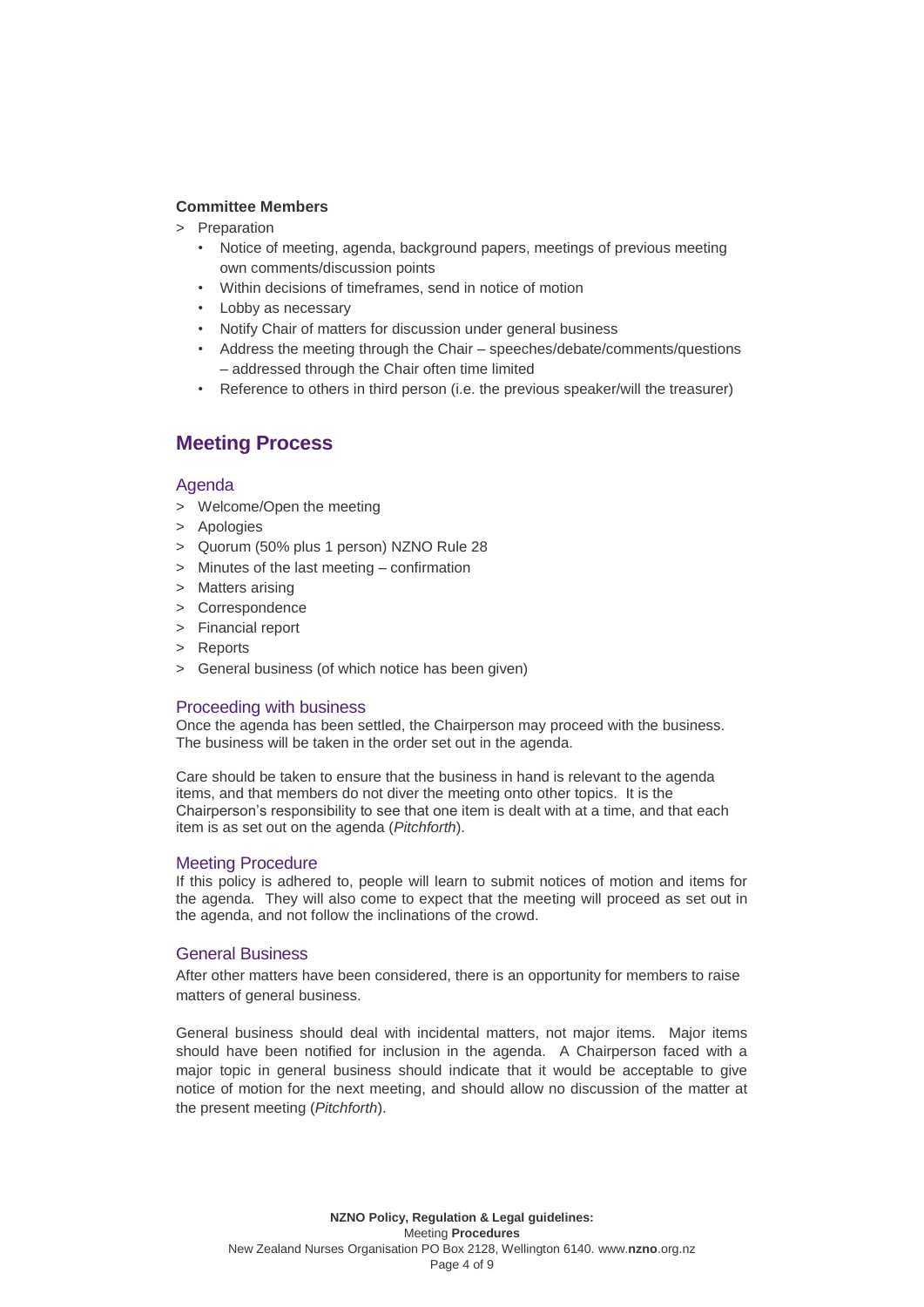# Other General Business (late agenda items with consent of the meeting)

- > Announcement of next meeting
- > Closing of meeting

# **Conduct of Debate**

#### **Motions**

A motion is a statement that has been moved (and seconded if the rules of the organisation require this). A motion should be in the form of a positive statement and usually begins with the word "that". (*Pitchforth*)

When it is moved and seconded and put to a vote at a meeting and approved by a majority it becomes a resolution. (*Stretton*)

Motions fall into two categories: substantive motions, which are concerned with the actual business of the meeting, and procedural motions, which are concerned with the way in which the business of the meeting is conducted. (*Pitchforth*)

The person moving the motion should be asked to tender a copy of the motion in writing to the secretary.

The Chairperson shall inform the meeting if, in their opinion, any motion is in conflict with any policy already adopted by the organisation. The Chairperson shall refuse any motion which appears to be unconstitutional.

This is one of the powers that allow the Chairperson to maintain order. If the meeting disagrees with the Chairperson's decision, a motion that the Chairperson' ruling be disagreed with may be moved. (*Pitchforth*).

### Motions without notice (late agenda items)

The Chairperson should only allow discussion on topics of which notice has been given. If a member raises an important or substantial matter during general business, the Chairperson should not allow the matter to proceed unless all members are present and notice can be assumed to have been waived. If such an issue is raised, it should be noted that it will appear on the next agenda to be sent out with the next notice. Adherence to this rule will ensure that members inform the secretary of any important matters that they wish to be raised before the meeting. (*Pitchforth*)

# **Procedures**

- > Should be written and handed to the Chair
- > Seconder needed or "lapsed for want of seconder"
- > Open for debate and amendments:
	- The proposer speaks to motion, then seconder, then open to the floor
	- The proposer has the right of final reply, and summary of arguments and attempt to sway group
- > Amendments:
	- May not be put by proposer or seconder
	- May not replace motion (alter only)
	- Can be withdrawn only with the consent of proposer, (seconder) and majority (*Millar)*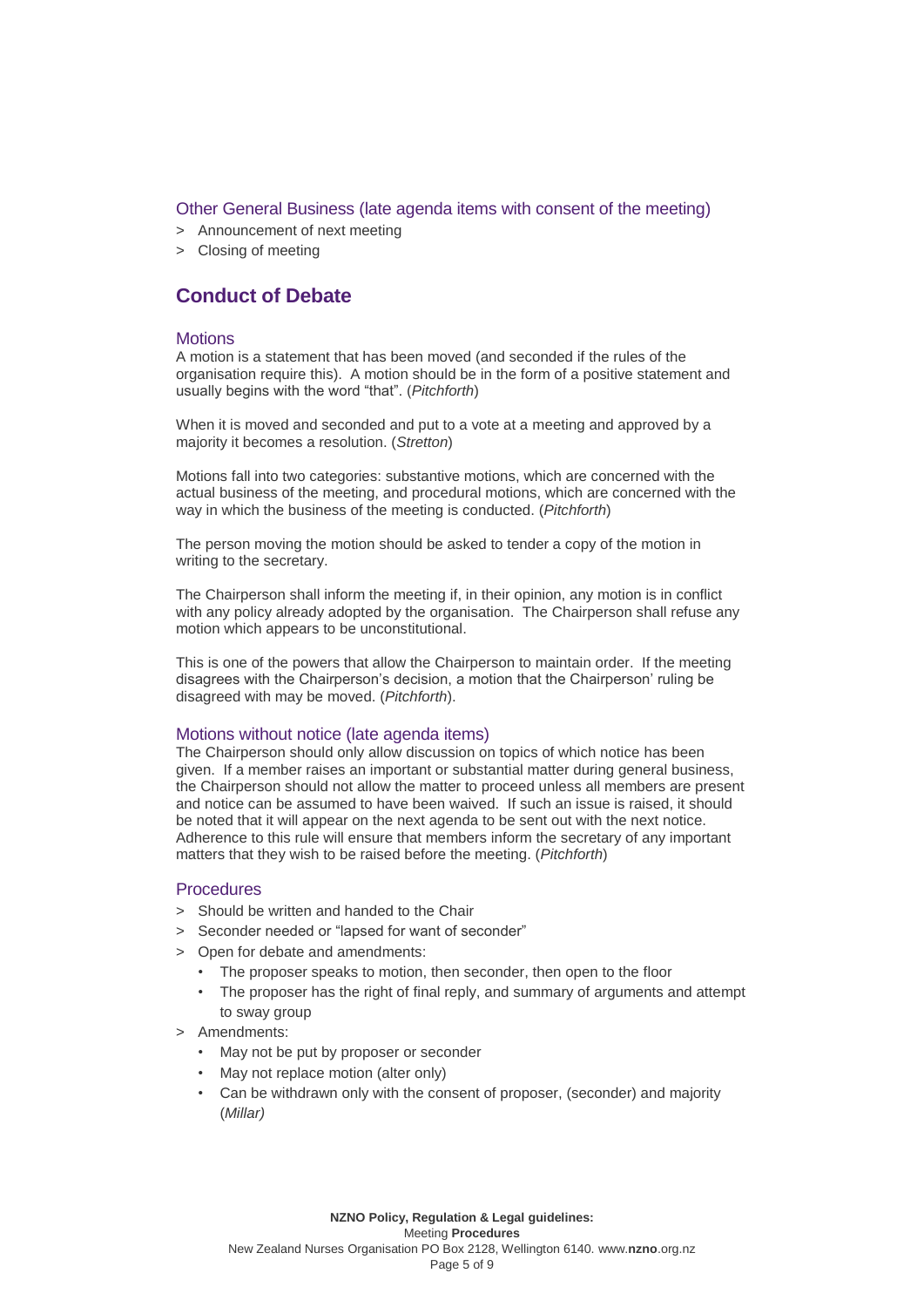# Amendments of motion

When a motion has been seconded and has been accepted by the Chair for discussion, an amendment may be received from any member other than the mover and seconder for the original motion. (*Pitchforth, page 55*).

An amendment should not be the same in substance as a previous amendment which has been rejected, as the meeting cannot go back and repeat business. (*Pitchforth, page 55*)

### **Procedure**

- > Mover of amendment announces amendment
- > Chair asks for seconder
- > Seconder of amendment seconds amendment
- > Mover of amendment speaks to amendment
- > Speakers from the floor speaks for or against the amendment
- > Mover of motion has right to reply
- > Secretary records and reads the motion and amendment
- > Chair puts the amendment to the vote
- > If carried, takes vote on amended motion
- > Secretary records the motions, amendments and the result
- > If amendment is lost Chair takes vote on original motion
- > Secretary records the motion, amendments and results

### **Voting**

The way a decision is actually made by an organisation is by the passing of a motion or a resolution. This is done by the meeting voting on the question. When all those entitled to speak, and who wish to speak, have spoken, the Chairperson must put the motion. A method of doing this is:

- > State the motion, ensuring that the wording includes any amendments
- > Put the substantive motion to the meeting
- > Ask for any abstentions (can be recorded if members so desire)
- > Ask for those in favour to vote for the motion (verbal, show of hands or ballot)
- > Ask those against the motion to vote against it
- > Declare the result

The Chairperson must make sure that a vote is taken on each item of business as there is a duty to ensure that the sense of the meeting is properly ascertained with regards to any question which is properly before the meeting. (*Stretton*, pages 58-59).

Only committee members/financial members can vote.

Passed motion becomes resolution. A resolution cannot be rescinded or altered at the same meeting at which it was passed. Nor can a failed motion be brought up again at the same meeting).

# Proxy Vote

Organisation and individual groups should refer to their rules related to proxy issues.

- > There is definitive difference between proxy representation and proxy voting
- > There is no common law right to have a vote at a meeting by proxy. It depends on the rules of the organisation whether proxy votes are allowed. Proxy votes may be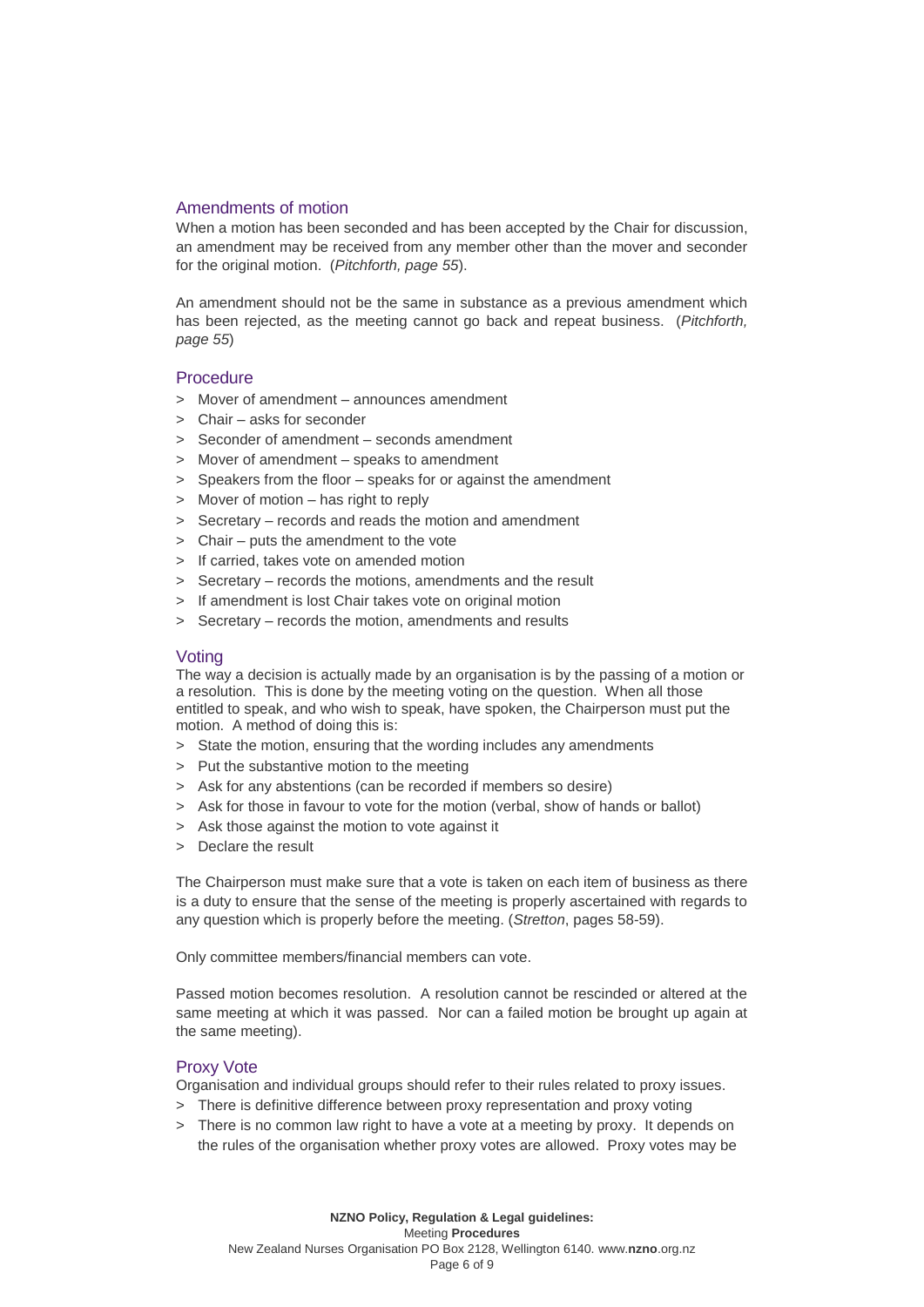given to delegates who then receive credit for the number of votes and proxies that they hold in the balloting process (*Pitchforth*)

> A member may transfer their voting rights to another only if the rules provide for it and the Chairperson accepts the validity of the proxy (*Strutton*).

#### Teleconference/Video Conference

- > Follow meeting procedure:
- > Notification of teleconference date, time and conference call dialing details and pin
- > Agenda sent out in advance with relevant discussion papers
- > Participants need to identify themselves each time they speak
- > Minutes need to be taken by secretary or other delegated person
- > The Chair needs to keep control of the meeting and aim to keep 1-1.30 hr and summarise action points

#### In Committee

There are also times when any board or committee needs to have a confidential discussion on an issue, or a private meeting. So an item may be taken in a confidential session or private meeting of the board or other committee for a variety of reasons. Reasons for inclusion of a subject for confidential discussion or action must be clearly articulated and justified either on the agenda or on the paper itself. As a matter of good practice, the Chair of any meeting should clarify the confidentiality status at the end of the item's discussion. This allows the participants of the meeting to understand their corporate responsibility in terms of confidentiality (RCN, 2009).

It is identified that when meetings go "into committee" there are 2 options to be considered regarding documentation:

- 1. The proceedings of any committee of the whole shall not be reported or recorded (Pitchforth) as identified by statutes of law.
- 2. Organisations may identify alternative processes i.e. recording "into committee" minutes which will require adherence to an Organisation Record Keeping Policy.

When a meeting agrees that it will go into committee what happens in committee is secret, and no member has the power or right to disclose what happened to anyone who was not there (*Pitchforth*). Please note no discussions should be disclosed outside of "into committee meetings".

- > At any time the meeting may resolve itself into a committee of the whole. The meeting in committee shall report to the open meeting which shall forthwith adopt or reject such report by a motion to that effect. If any motions are reported to the meeting, they shall be put individual to the meeting
- > There are a number of reasons why an organisation might want to go into committee. The members might wish to discuss something that they do not wish other clubs to know about, to deal with matters which might cause embarrassment or subsequent legal action, to maintain the confidentiality of some information, or to deal with matters which might be personal to someone
- > A decision taken in committee cannot become official until the meeting, in open session, receives and adopts the committee's report
- > While in committee the meeting should decide what matters will be reported to the open meeting, and the motions it will recommend
- > When the meeting has moved out of committee, the Chairperson reports to the meeting and moves the adoption of the report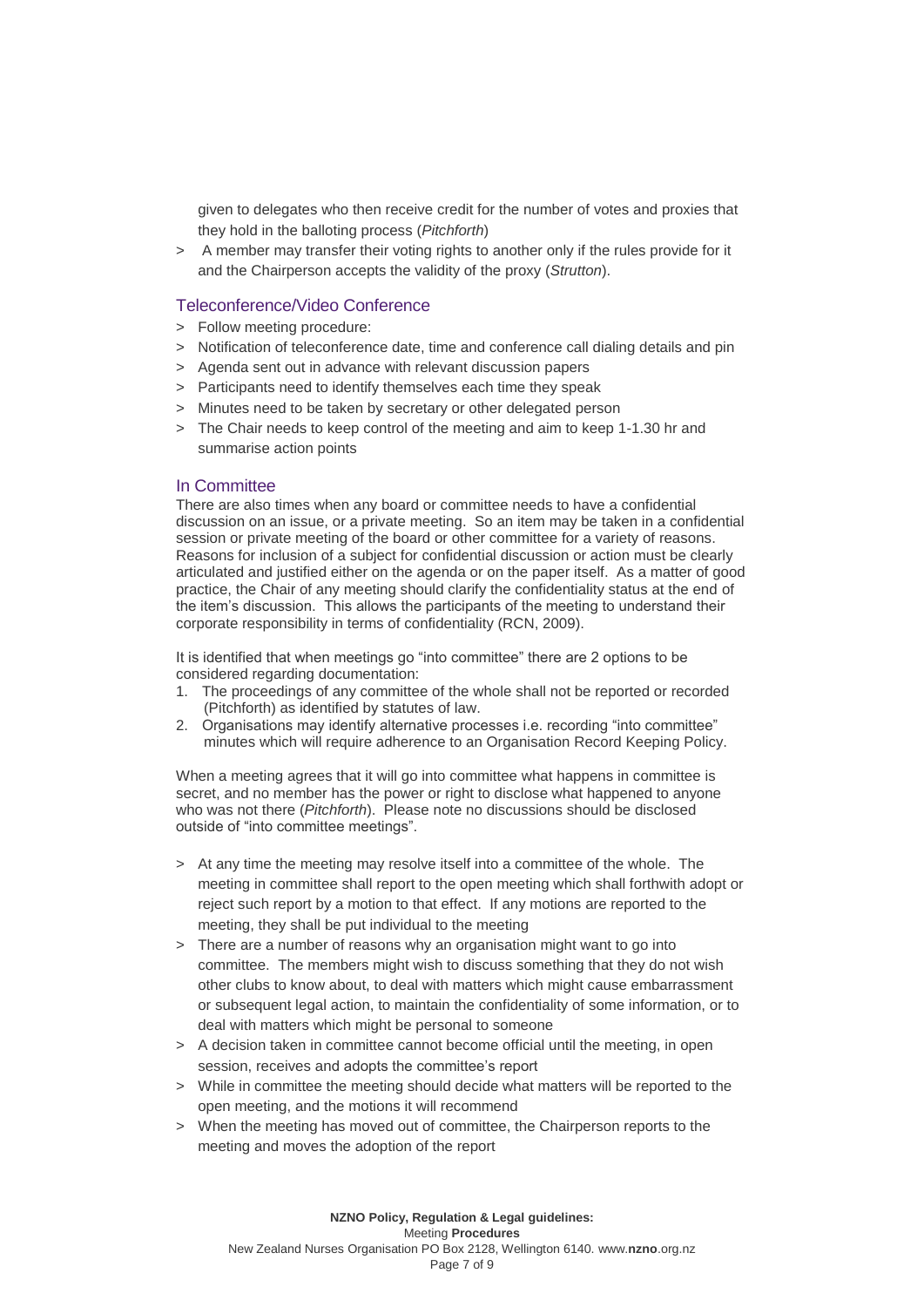- > If the report includes motions, each motion is then put to the meeting
- > The report and the putting of the motions are done on behalf of the meeting in committee
- > It is unusual for there to be debate on such motions as most of the discussion will have been heard while in committee (*Pitchforth*).

### Points of order

The Chairperson may not observe all that is going on and a member of the meeting through the Chairperson should/may bring this to the Chairperson's attention by making a point of order. Any person at any time may address the Chairperson on a point of order. A point of order relates to a breach of the constitution or standing orders. A member so wishing to address the Chairperson must immediately state a point of order is being taken and must then confine any observations to the point of order raised. A point of order shall be taken immediately when the breach of order occurs. A speaker called to order should be given the opportunity to explain and the Chairperson may give others permission to speak briefly, but new matters must not be debated. The Chairperson's ruling on a matter is final and must not be discussed unless the dissent is moved (*Pitchforth*).

- > Any member can raise a point or order
- > The Chairperson rules on the point of order
- > The meeting proceeds based on the Chairperson's ruling

# **References**

Millar, C. (2004). AGM's and Meetings: Keeping Order & Maintaining Democracy. NZNO Wellington.

NZNO. (2009). Meetings NZNO College Section Handbook. New Zealand. Pitchforth, R. (1999). Meetings – Practice and Procedure in New Zealand. 3rd Edition. New Zealand.

RCN.2009.

[http://www.rcn.org.uk.aboutus/gov/policies/openness\\_and\\_confidentiality](http://www.rcn.org.uk.aboutus/gov/policies/openness_and_confidentiality) Stretton, H. (2006). "Meetings motions minutes and more." Wellington. New Zealand. Adprint Ltd

**Date adopted:** April 2011 **Correspondence to:** nurses@nzno.org.nz **Principal author:** Nursing Midwifery Advisory Committee (NMAC)

#### **Mission statement**

NZNO is committed to the representation of members and the promotion of nursing and midwifery. NZNO embraces Te Tiriti o Waitangi and works to improve the health status of all peoples of Aotearoa/ New Zealand through participation in health and social policy development.

© 2011 This material is copyright to the New Zealand Nurses Organisation.

Apart from any fair dealing for the purpose of private study, research, criticism or review, as permitted under the Copyright Act, no part of this publication may be reproduced by any process, stored in a retrieval system or transmitted in any form without the written permission of the Chief Executive of the New Zealand Nurses Organisation (NZNO), PO Box 2128, Wellington 6140.